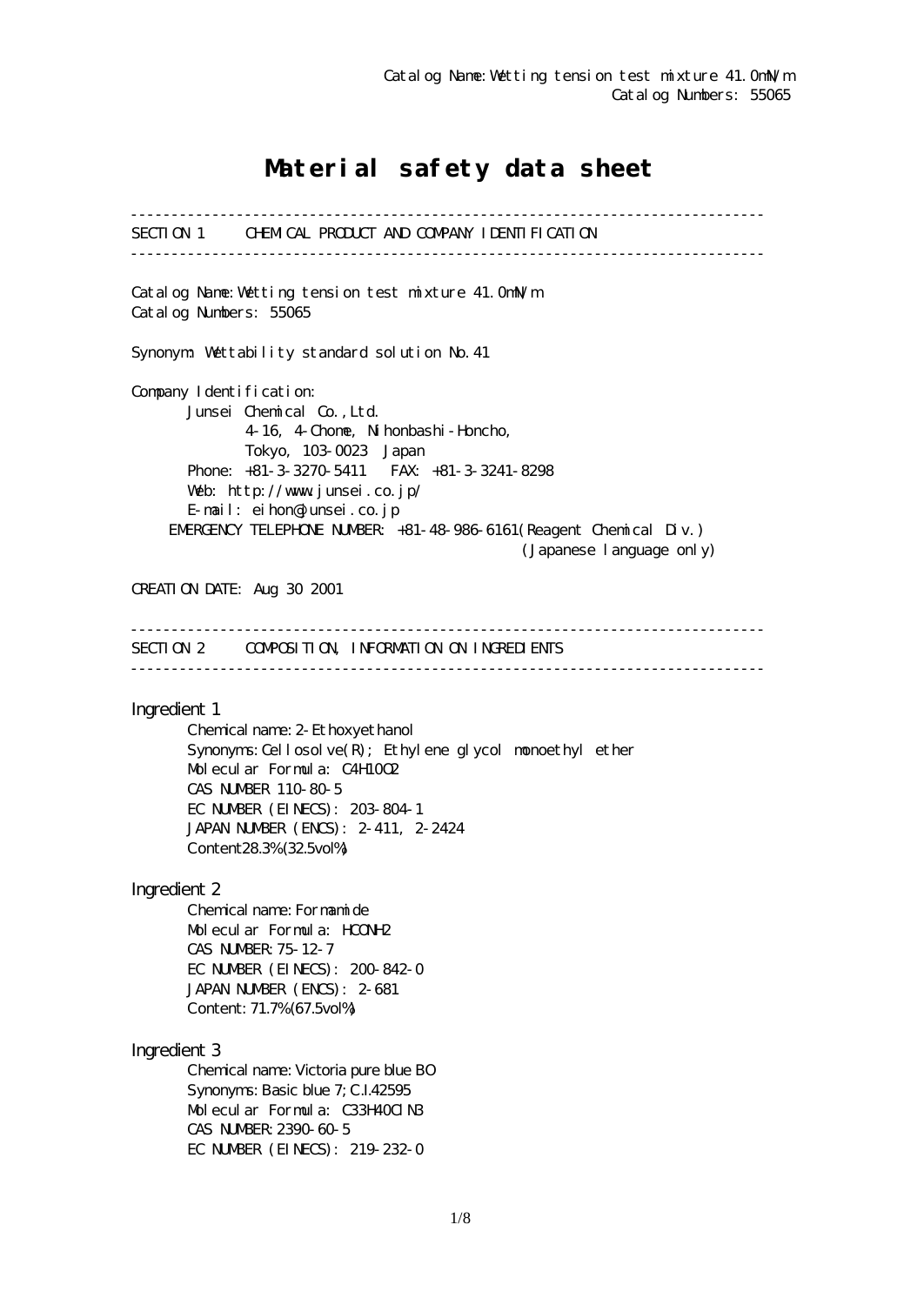JAPAN NUMBER (ENCS): 5-1994 Content: +0.03%

#### ------------------------------------------------------------------------------

### SECTION 3 HAZARDS IDENTIFICATION

------------------------------------------------------------------------------

#### EMERGENCY CAERM EW

Flammable. Harmful by inhalation, in contact with skin and if swallowed. May impair fertility. May cause harm to the unborn child.

Potential Health Effects

Eye:

Causes eye irritation. Causes redness and pain.

Skin:

 Causes mild skin irritation. Harmful if absorbed through the skin. Causes redness and pain. Substance is readily absorbed through the skin.

Ingestion:

 Harmful if swallowed. May cause irritation of the digestive tract. May cause systemic toxicity with acidosis. May cause nausea and vomiting. May cause unconsciousness. May cause cyanosis, characterized by bluish skin.

Inhalation:

 Harmful if inhaled. May cause cyanosis, characterized by bluish-colored skin. Causes respiratory tract irritation. May cause dizziness, incoordination, and unconsciousness. May cause albuminuria (presence of serum in the urine).

Chronic:

Prolonged or repeated exposure may cause adverse reproductive effects. May cause liver and kidney damage. Prolonged exposure may produce a narcotic effect.

# SECTION 4 FIRST AID MEASURES

------------------------------------------------------------------------------

------------------------------------------------------------------------------

Eyes:

 Immediately flush eyes with plenty of water for at least 15 minutes, occasionally lifting the upper and lower eyelids. Get medical aid immediately.

Skin:

 Get medical aid immediately. Immediately flush skin with plenty of soap and water for at least 15 minutes while removing contaminated clothing and shoes.

Ingestion:

 Get medical aid immediately. Call a poison control center. Wash mouth out with water.

Inhalation: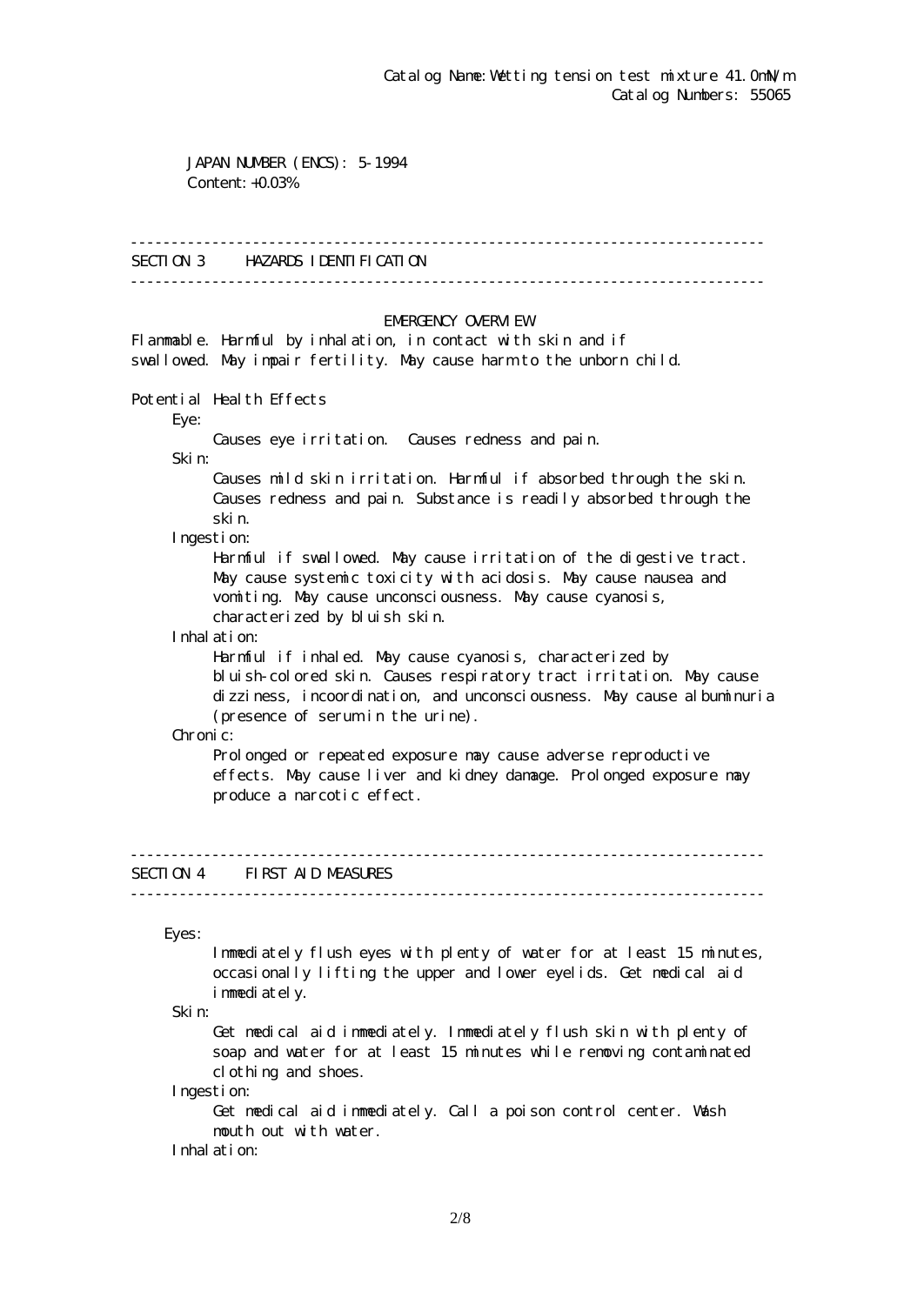Get medical aid immediately. Remove from exposure to fresh air immediately. If not breathing, give artificial respiration. If breathing is difficult, give oxygen. Notes to Physician: Treat symptomatically and supportively. Effects may be delayed. ------------------------------------------------------------------------------ SECTION 5 FIRE FIGHTING MEASURES ------------------------------------------------------------------------------ General Information: As in any fire, wear a self-contained breathing apparatus in pressure-demand, NSHA/NICSH (approved or equivalent), and full protective gear. Vapors may form an explosive mixture with air. Vapors can travel to a source of ignition and flash back. Will burn if involved in a fire. Containers may explode in the heat of a fire. Flammable Liquid. May form explosive peroxides. Vapors may be heavier than air. They can spread along the ground and collect in low or confined areas. Extinguishing Media: Use water spray to cool fire-exposed containers. Use water spray, dry chemical, carbon dioxide, or chemical foam. Cool containers with flooding quantities of water until well after fire is out. ------------------------------------------------------------------------------ SECTION 6 ACCIDENTAL RELEASE MEASURES ------------------------------------------------------------------------------ General Information: Use proper personal protective equipment as indicated in Section 8. Spills/Leaks: Absorb spill with inert material, (e.g., vermiculite, dry sand or earth), then place into a chemical waste container. Do not use combustible materials such as saw dust. Avoid runoff into storm sewers and ditches which lead to waterways. Remove all sources of ignition. Use a spark-proof tool. Isolate area and deny entry. Provide ventilation. ------------------------------------------------------------------------------ SECTION 7 HANDLING AND STORAGE ------------------------------------------------------------------------------ Handling: Use spark-proof tools and explosion proof equipment. Do not breathe dust, vapor, mist, or gas. Do not get in eyes, on skin, or on clothing. Take precautionary measures against static discharges. Use only in a chemical fume hood.

Storage:

Keep away from sources of ignition. Store in a tightly closed container. Store in a cool, dry, well-ventilated area away from incompatible substances. Flammables-area.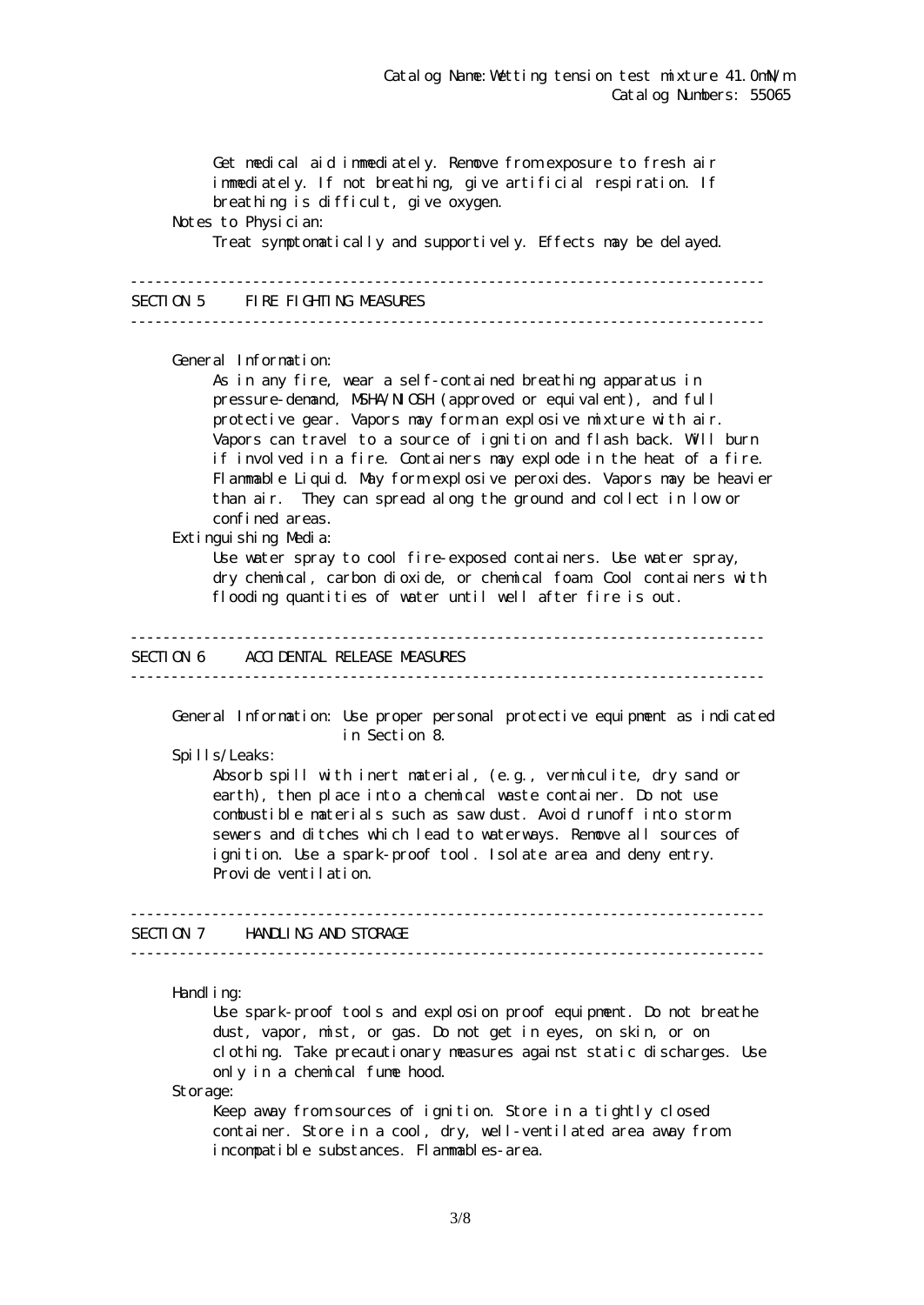------------------------------------------------------------------------------ SECTION 8 EXPOSURE CONTROLS, PERSONAL PROTECTION ------------------------------------------------------------------------------ Engineering Controls: Facilities storing or utilizing this material should be equipped with an eyewash facility and a safety shower. Use adequate ventilation to keep airborne concentrations low. Personal Protective Equipment Eyes: War chemical goggles. Skin: Wear appropriate protective gloves to prevent skin exposure.  $d$  othing: Wear appropriate protective clothing to prevent skin exposure. Respirators: Follow the OSHA respirator regulations found in 29CFR 1910.134 or European Standard EN 149. Always use a NGH or European Standard EN 149 approved respirator when necessary. ------------------------------------------------------------------------------ SECTION 9 PHYSICAL AND CHEMICAL PROPERTIES ------------------------------------------------------------------------------ Physical State: liquid Appearance: blue Odor: practically odorless pH: Not available. Vapor Pressure: 5 mbar @ 20 deg C (2-ethoxethanol) 0.08 mbar @20 deg C (formamide) Viscosity: Not available. Boiling Point: 135 deg C (2-ethoxethanol) 210 deg C (formamide) Freezing/Melting Point: Not available. Autoignition Temperature: Not available. Flash Point:  $61 < FP < 70$  deg C 44 deg C(2-ethoxethanol) 165 deg C(formamide) Explosion Limits, lower: 1.80 vol %(2-ethoxethanol) 2.7 vol % formamide) Explosion Limits, upper: 15.70 vol %(2-ethoxethanol) 19.0 vol %(formamide) Decomposition Temperature: Solubility: Miscible. Specific Gravity/Density: Not available.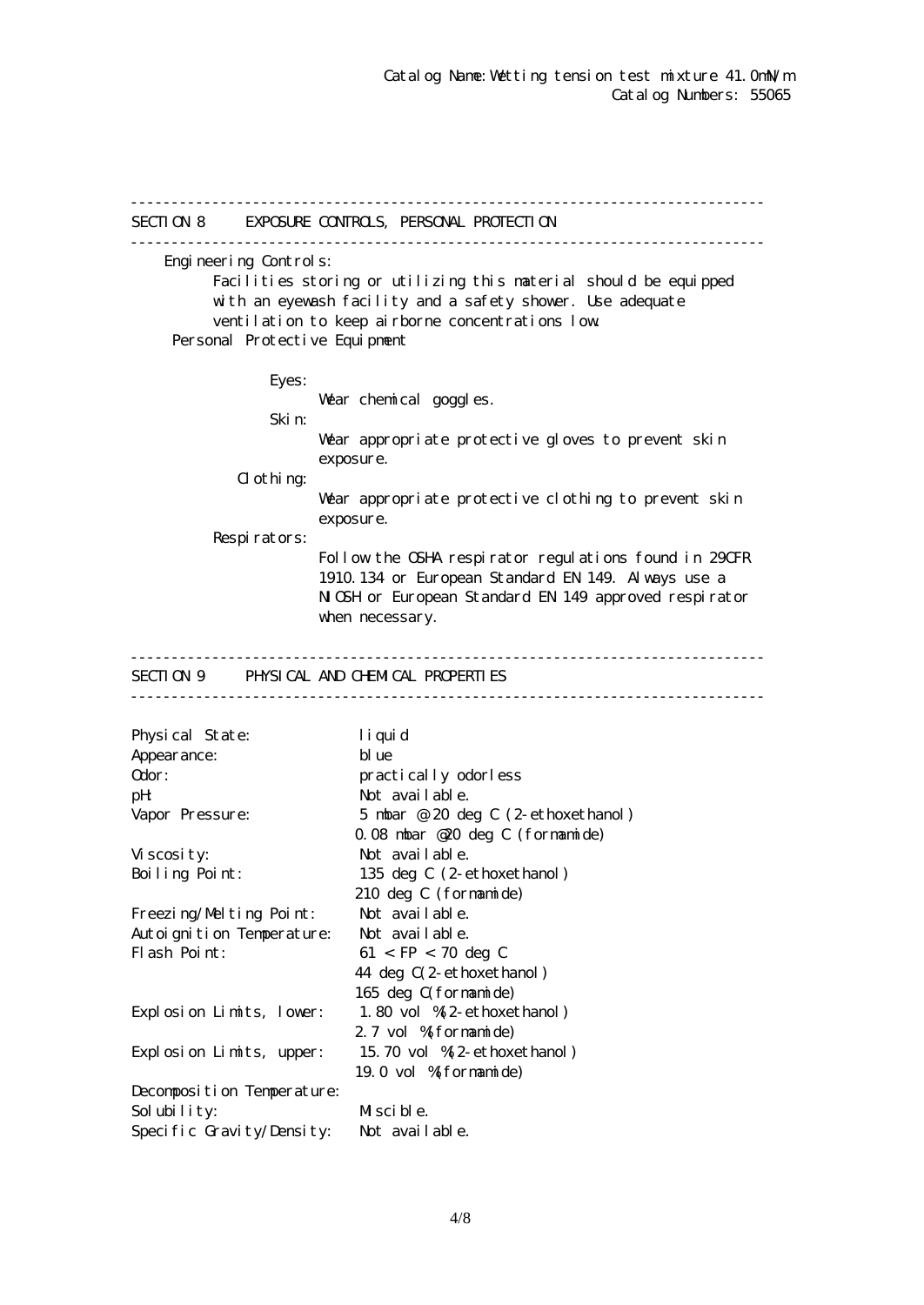```
------------------------------------------------------------------------------
SECTION 10 STABILITY AND REACTIVITY
------------------------------------------------------------------------------
      Chemical Stability:
           Forms heat-sensitive explosive peroxides on contact with air.
     Conditions to Avoid:
           Incompatible materials, ignition sources, exposure to air, heat.
      Incompatibilities with Other Materials:
           Oxidizing agents, acids, bases, copper, copper alloys, aluminum.
      Hazardous Decomposition Products:
           Carbon monoxide, carbon dioxide. ammonia and/or derivatives.
      Hazardous Polymerization: Will not occur.
------------------------------------------------------------------------------
SECTION 11 TOXICOLOGICAL INFORMATION
------------------------------------------------------------------------------
(2-ethoxethanol)
      RTECS#:
           CAS# 110-80-5 unlisted.
     LDSO/LCSO CAS# 110-80-5: Draize test, rabbit, eye: 50 mg Moderate; Draize
           test, rabbit, eye: 500 mg/24H Mild; Inhalation, mouse: LC50 = 1820
           ppm/7H; Inhalation, rat: LC50 = 2000 ppm/7H; Oral, mouse: LD50 = 2451
           mg/kg; Oral, rabbit: LD50 = 1275 mg/kg; Oral, rat: LD50 = 2125 mg/kg;
           Skin, rabbit: LD50 = 3300 mg/kg; Skin, rat: LD50 = 3900 mg/kg.
     Carcinogenicity:
        2-Ethoxyethanol -
          Not listed by ACGIH, IARC, NIGH, NTP, or CSHA.
      Other:
           See actual entry in RTECS for complete information.
(formamide)
      RTECS#:
           CAS# 75-12-7 unlisted.
      LD50/LC50:
           CAS# 75-12-7: Draize test, rabbit, eye: 100 mg Severe; Inhalation,
          rat: LC50 = 3900 ppm/6H \alphaal, nouse: LD50 = 3150 ng/kg; \alphaal, rat:
           LD50 = 5577 mg/kg; Skin, rabbit: LD50 = 17 gm/kg.
     Carcinogenicity:
        Formamide -
          Not listed by ACGIH, IARC, NICSH, NIP, or CSHA.
      Other:
           See actual entry in RTECS for complete information.
  ------------------------------------------------------------------------------
SECTION 12 ECOLOGICAL INFORMATION
------------------------------------------------------------------------------
(2-ethoxethanol)
      Ecotoxicity:
          Fish: Guppy: 16400; 7 day; LC50
```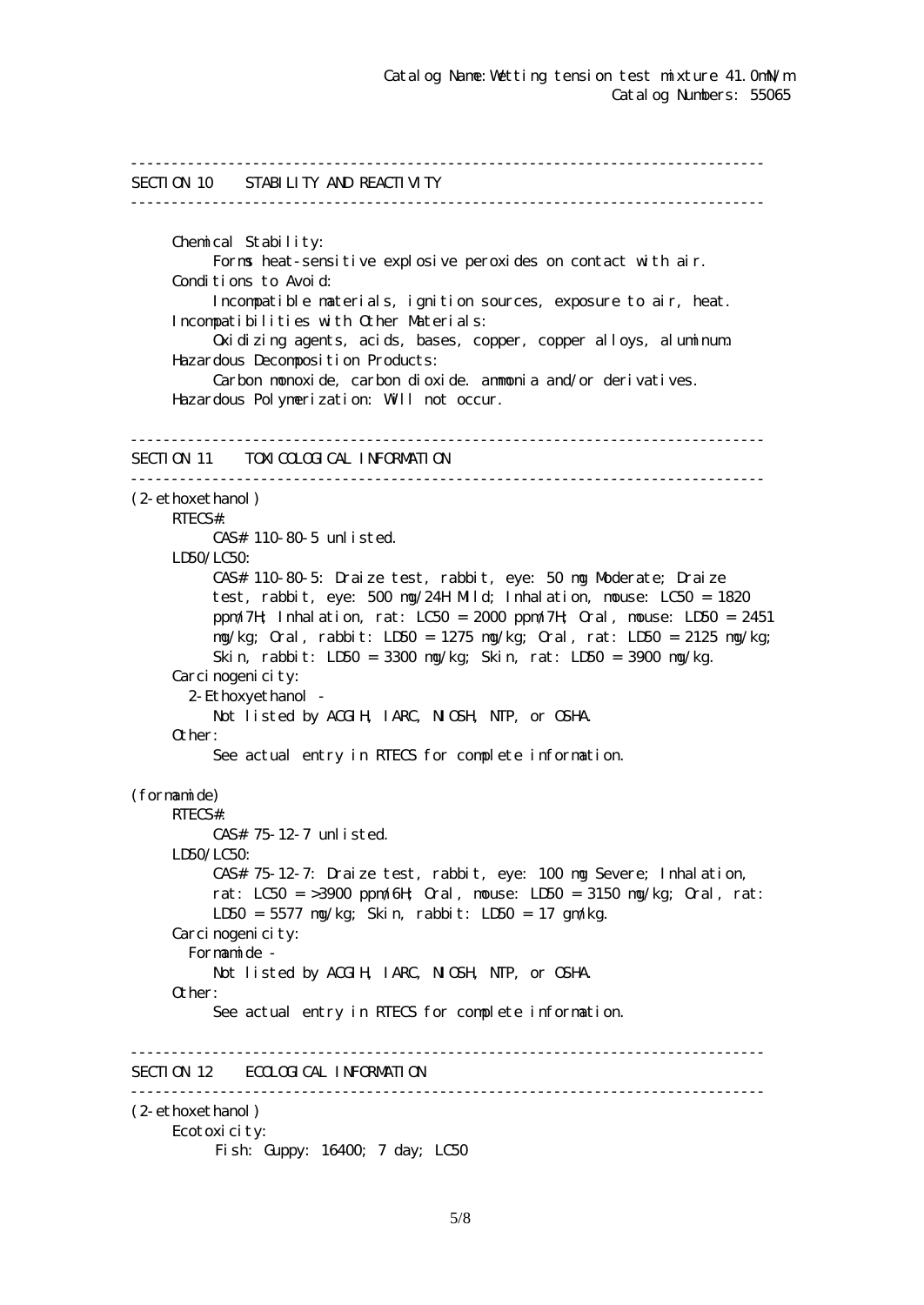Fish: Goldfish: 5400; 24H; LC50  $log$ POW $-0.5$ **Q** her Biodegradable. Avoid entering into waters or underground water. This chemical is not likely to bioconcentrate. (formamide) Ecotoxicity: Daphnia:  $EC/LC50 = 500$  ng/l; 48 H; acuut Algae:  $EC/LC50 = 500$  mg/l; 96 H;Bacteria: EC/LC50 = > 10000 mg/l; 17 H; Other Do not empty into drains. Avoid entering into waters or underground water. ------------------------------------------------------------------------------ SECTION 13 DISPOSAL CONSIDERATIONS ------------------------------------------------------------------------------ Dispose of in a manner consistent with federal, state, and local regulations. ------------------------------------------------------------------------------ SECTION 14 TRANSPORT INFORMATION ------------------------------------------------------------------------------ IATA Not regulated as a hazardous material. IMO Not regulated as a hazardous material. RID/ADR Not regulated as a hazardous material. ------------------------------------------------------------------------------ SECTION 15 REGULATORY INFORMATION ------------------------------------------------------------------------------ (2-ethoxethanol) European/International Regulations European Labeling in Accordance with EC Directives Hazard Symbols: T Risk Phrases: R 10 Flammable. R 20/21/22 Harmful by inhalation, in contact with skin and if swallowed. R 60 May impair fertility. R 61 May cause harm to the unborn child. Safety Phrases: S 53 Avoid exposure - obtain special instructions before use. S 45 In case of accident or if you feel unwell, seek medical advice immediately (show the label where possible). WGK (Watter Danger/Protection)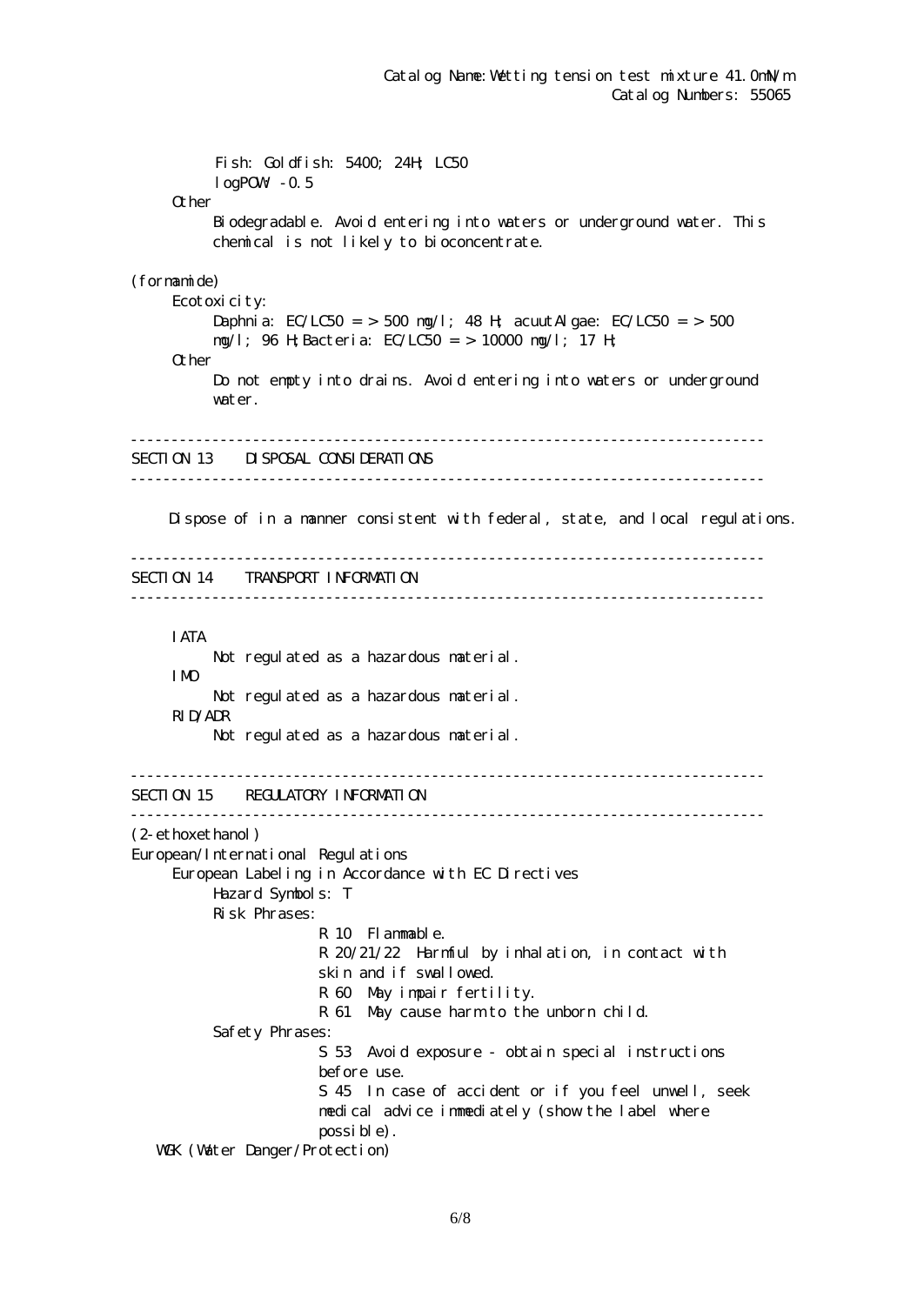CAS# 110-80-5: 1 United Kingdom Occupational Exposure Limits

Canada

 CAS# 110-80-5 is listed on Canada's DSL List. CAS# 110-80-5 is not listed on Canada's Ingredient Disclosure List. Exposure Limits CAS# 110-80-5: OEL-AUSTRALIA:TWA 5 ppm (19 mg/m3);Skin OEL-BELGIUM TWA 5 ppm  $(18 \text{ ng}/\text{m}3)$ ; Skin OEL-DENMARK:TWA 5 ppm (18.5 mg/m3);Skin OEL-FINLAND:TWA 50 ppm (185 mg/m3);STEL 100 ppm (370 mg/m3);Skin OEL-FRANCE:TWA 5 ppm (19 mg/m3);Skin OEL-GERMANY:TWA 20 ppm (75 mg/m3);Skin OEL-HUNGARY:TWA 70 mg/m3;STEL 140 mg/m3;Skin JAN9 OEL-JAPAN TWA 5 ppm  $(18 \text{ ng}/\text{m}3)$ ; Skin OEL-THE NETHERLANDS:TWA 5 ppm (19 mg/m3);Skin OEL-THE PHILIPPINES:TWA 200 ppm (740 mg/m3);Skin OEL-POLAND:TWA 200 mg/m3 OEL-RUSSIA:TWA 5 ppm;STEL 5 mg/m3 OEL-SWEDEN TWA 5 ppm (19  $mg/m3$ ); STEL 10 ppm (40  $mg/m3$ ); Skin OEL-SWIZERLAND TWA 5 ppm  $(19 \text{ ng/m3})$ ; STEL 10 ppm  $(38 \text{ ng/m3})$ ; Skin OEL-TURKEY:TWA 200 ppm (740 mg/m3) OEL-UNITED KINGDOMITWA 10 ppm (37 mg/m3); Skin OEL IN BULGARIA, COLOMBIA, JORDAN, KOREA check ACGIH TLV OEL IN NEW ZEALAND, SINGAPORE, VIETNAM check ACGI TLV US FEDERAL **TSCA**  CAS# 110-80-5 is listed on the TSCA inventory. (formamide) European/International Regulations European Labeling in Accordance with EC Directives Hazard Symbols: T Risk Phrases: R 61 May cause harm to the unborn child. Safety Phrases: S 53 Avoid exposure - obtain special instructions before use. S 45 In case of accident or if you feel unwell, seek medical advice immediately (show the label where possible). WGK (Water Danger/Protection) CAS# 75-12-7: 1 United Kingdom Occupational Exposure Limits CAS# 75-12-7: OES-United Kingdom, TWA 20 ppm TWA; 37 mg/m3 TWA CAS# 75-12-7: OES-United Kingdom, STEL 30 ppm STEL; 56 mg/m3 STEL Canada CAS# 75-12-7 is listed on Canada's DSL List. CAS# 75-12-7 is not listed on Canada's Ingredient Disclosure List. Exposure Limits CAS# 75-12-7: OEL-AUSTRALIA:TWA 10 ppm (15 mg/m3);Skin